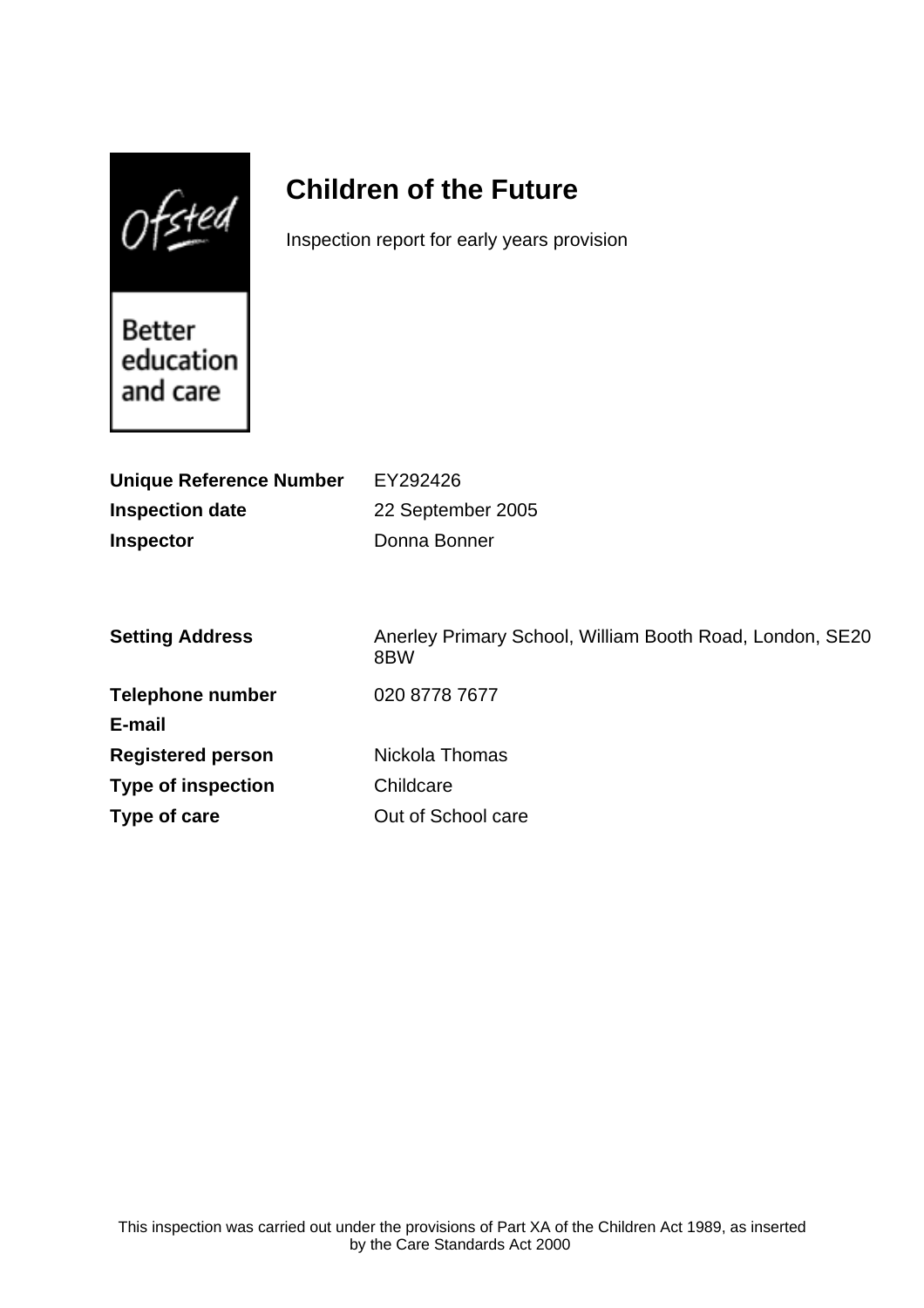### **ABOUT THIS INSPECTION**

The purpose of this inspection is to assure government, parents and the public of the quality of childcare and, if applicable, of nursery education. The inspection was carried out under Part XA Children Act 1989 as introduced by the Care Standards Act 2000 and, where nursery education is provided, under Schedule 26 of the School Standards and Framework Act 1998.

This report details the main strengths and any areas for improvement identified during the inspection. The judgements included in the report are made in relation to the outcomes for children set out in the Children Act 2004; the National Standards for under 8s day care and childminding; and, where nursery education is provided, the Curriculum guidance for the foundation stage.

The report includes information on any complaints about the childcare provision which Ofsted has received since the last inspection or registration or 1 April 2004 whichever is the later.

#### **The key inspection judgements and what they mean**

Outstanding: this aspect of the provision is of exceptionally high quality Good: this aspect of the provision is strong Satisfactory: this aspect of the provision is sound Inadequate: this aspect of the provision is not good enough

For more information about early years inspections, please see the booklet Are you ready for your inspection? which is available from Ofsted's website: www.ofsted.gov.uk.

# **THE QUALITY AND STANDARDS OF THE CARE**

On the basis of the evidence collected on this inspection:

The quality and standards of the care are inadequate - notice of action to improve. The registered person does not meet the National Standards for under 8s day care and childminding.

#### **WHAT SORT OF SETTING IS IT?**

Children of the Future has been registered since 2004. It operates from the dining hall and one classroom of James Dixon Primary school, in Anerley, Bromley. Children have access to a secure playground. Children attend from Alexander, St John's and St Anthony's primary schools in Bromley. A maximum of 24 children may attend

The opening hours are 07:45-08:30, 15:15-18:00 during term time and 08:00-18:00 during school holiday periods.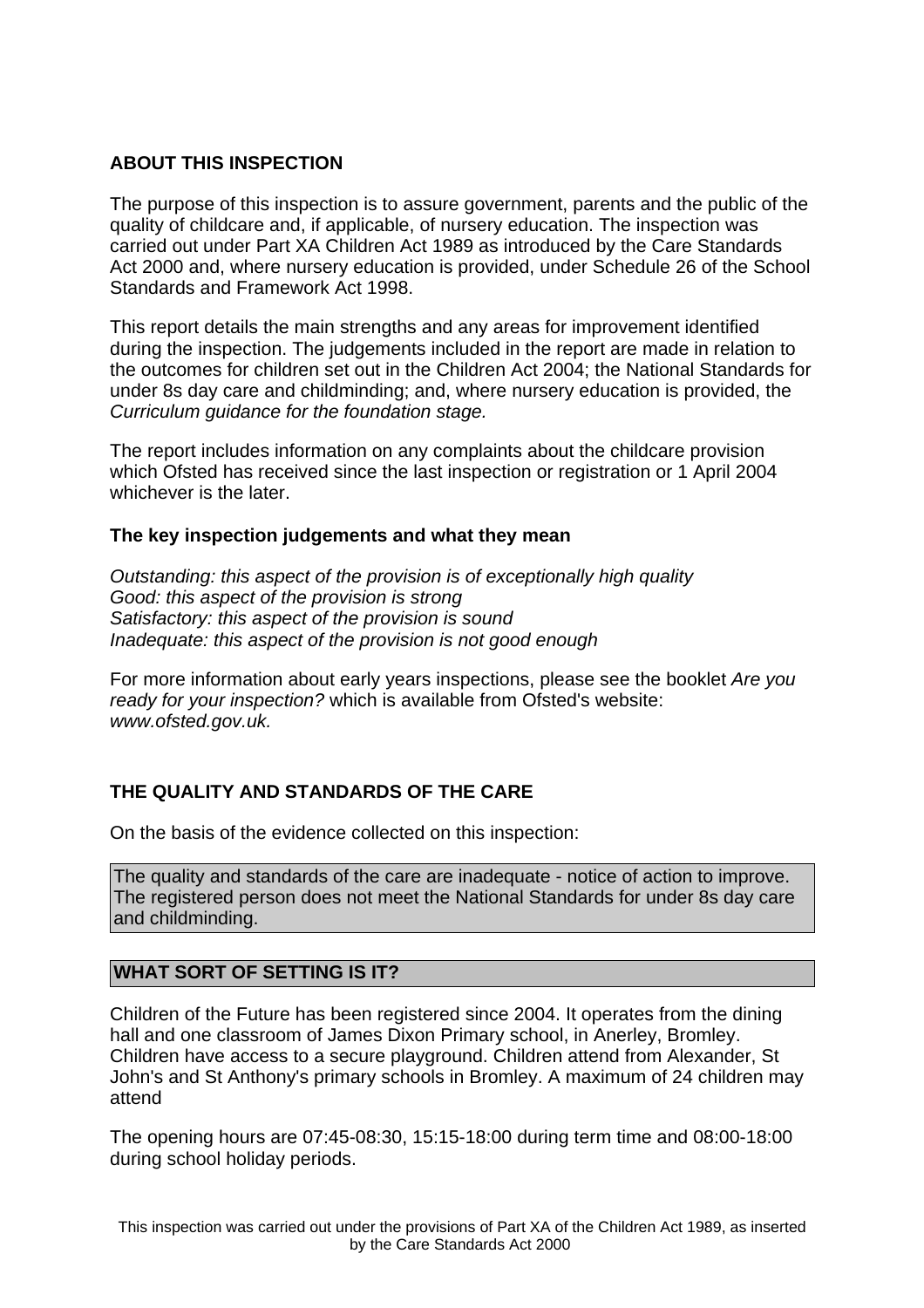A maximum of 24 children under 8 years may attend the setting at any one time. There are currently 35 children on roll. The setting offers support to children with special needs.

There are 7 staff working with the children of whom 2 hold an NVQ3 qualification, and 4 are working toward NVQ2 early years qualifications.

#### **THE EFFECTIVENESS OF THE PROVISION**

#### **Helping children to be healthy**

The provision is inadequate.

Children have ample opportunity for physical exercise as they enjoy free play outside in the playground. They confidently play swing ball and use hoops and skipping ropes which encourages their good health. Children practise good hygiene as they wash their hands after using the bathroom and before meals. Staff are aware of what to do if a child falls ill or has an accident but there is no evidence that first aid certificates are held. Children enjoy sociable mealtimes. They are beginning to learn about nutritious foods as fruit and water is readily available. Children do cooking activities each term when they make pizza and such choices encourage a healthy diet. The planned menu does not include alternative foods for children with special dietary needs. These children's choices are therefore limited as these foods are given less consideration.

#### **Protecting children from harm or neglect and helping them stay safe**

The provision is satisfactory.

Children are secure on the premises as staff challenge visitors. Children benefit from ample play space that is well organised so that they play freely which enhances their all round development. Children use toys and equipment that are carefully checked before each use although there is no record of this. Children's safety is ensured as they have easy access to resources that are stimulating, age appropriate and conform to safety standards. Their safety is considered as staff supervise children during their play. Staff are easily identified by their uniform and badge so that children can easily approach them. Children take some responsibility for their safety as regular fire drills are held and so they evacuate the building promptly. Regular premises checks are carried out in liaison with the school caretaker and this ensures children are safe as the building is maintained. Accidents are recorded but lack specific detail and evidence of wider risk assessments are not available and do not state what action has been taken to prevent a recurrence. Children's welfare is safeguarded as staff are aware of their duty to protect children in their care and some written documents support this. The written procedure regarding allegations against staff is unclear and so could delay prompt action.

#### **Helping children achieve well and enjoy what they do**

The provision is satisfactory.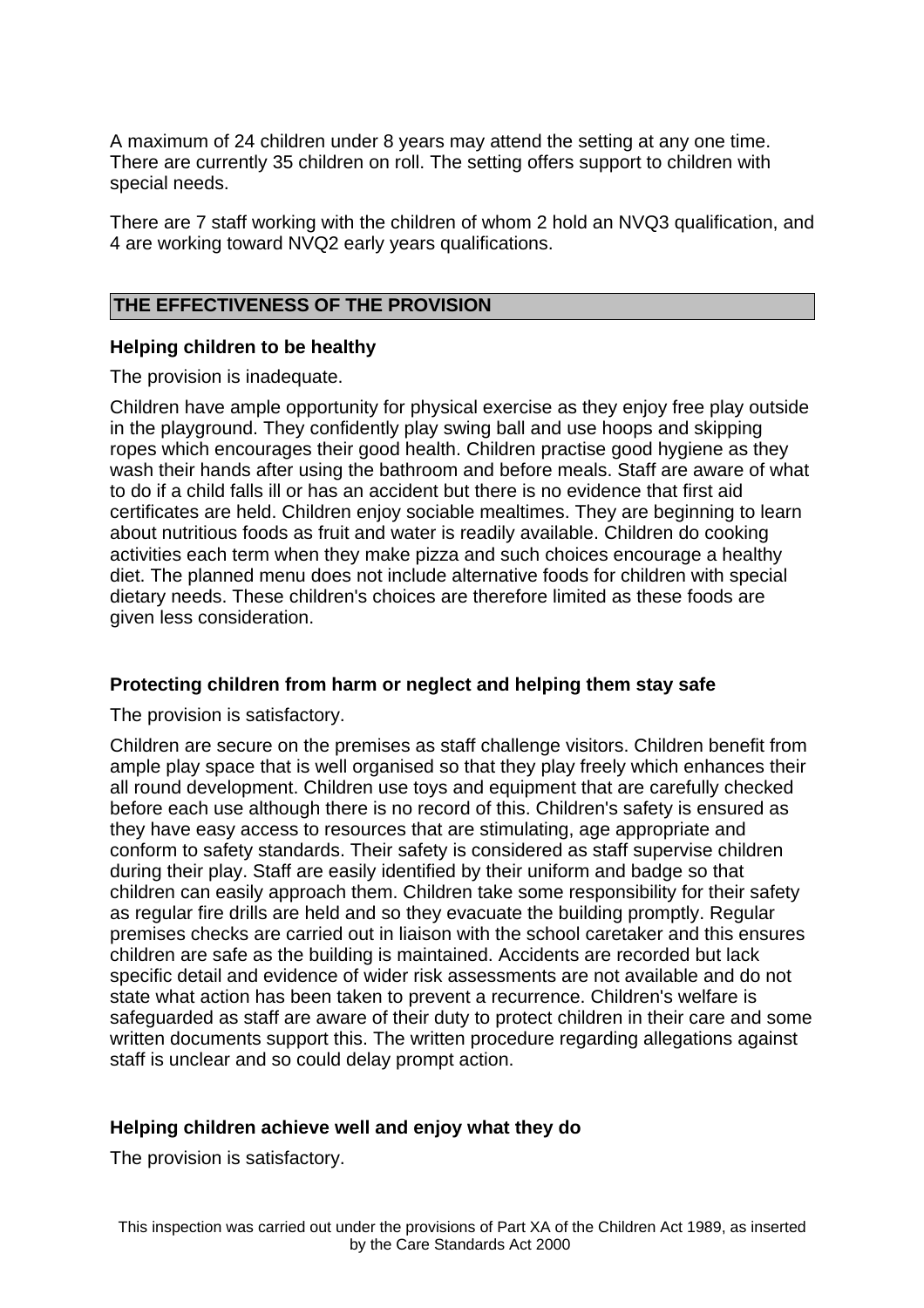Children benefit from some planned activities that encourage their all round development. They take pleasure in toys and equipment that are easily accessible and age appropriate. Children gain an insight to different roles in the community as fire-fighters, police and sports leaders visit and talk to them about their role. Staff are deployed so that they are near to children and supervise them during their play. Some staff engage in children's play during outdoor games, and staff ask questions to encourage children's play. Although children comfortably approach staff, support in their play is sometimes lacking as some staff sit with them but offer little interaction. Children benefit from completely free play when outside and this encourages their freedom of expression. There is limited consideration and planning for children who wish to do quiet or non sport activities outside, as such activities like puzzles, are poorly presented on the ground. There is an adequate amount of activities available but limited staff interaction and creativity hinders the enjoyment of children who need more support or a greater challenge.

#### **Helping children make a positive contribution**

The provision is inadequate.

Children are beginning to develop confidence in the setting. Staff discuss children's needs with their parent and regularly talk about their progress which encourages partnership. Staff have some understanding of the needs of children with special needs as they share information regularly. Children are able to access toys and resources that reflect differing backgrounds. This helps children to gain a better understanding of diversity and the wider community. Children largely play co-operatively. They keenly show each other skills they've acquired and demonstrate how to play hoops. Children's behaviour sometimes pose a challenge for staff and at times, they respond well to staff requests about their behaviour. They understand when clear expectations are given to them by staff but do not often receive them. Children's acceptable behaviour is compromised as not all staff understand or explore the reasons why children may display unacceptable behaviour. Children know that persistent unacceptable behaviour is recorded in a book and shared with their parent. As a result, children do not fully understand the consequences of their behaviour but that the matter will also be addressed by their parent.

# **Organisation**

The organisation is inadequate.

Children are comfortable in the setting and familiar with the routine. There is sufficient space and children readily help to set out toys and tidy up. Priority is given to staff doing NVQ2 training as less than half the staff team hold a valid qualification. Systems to evaluate and monitor general staff performance and development is lacking and affect good practice. There are clear recruitment procedures and sufficient staff. Some documentation is accessible but not all are maintained in line with the National Standards. Some of these documents are incomplete as they lack specific detail, are unclear or refer to the previous address of the setting. Ofsted has not been notified of significant events so that children are further protected. The childminder does not setting does not meet the needs of children for whom she